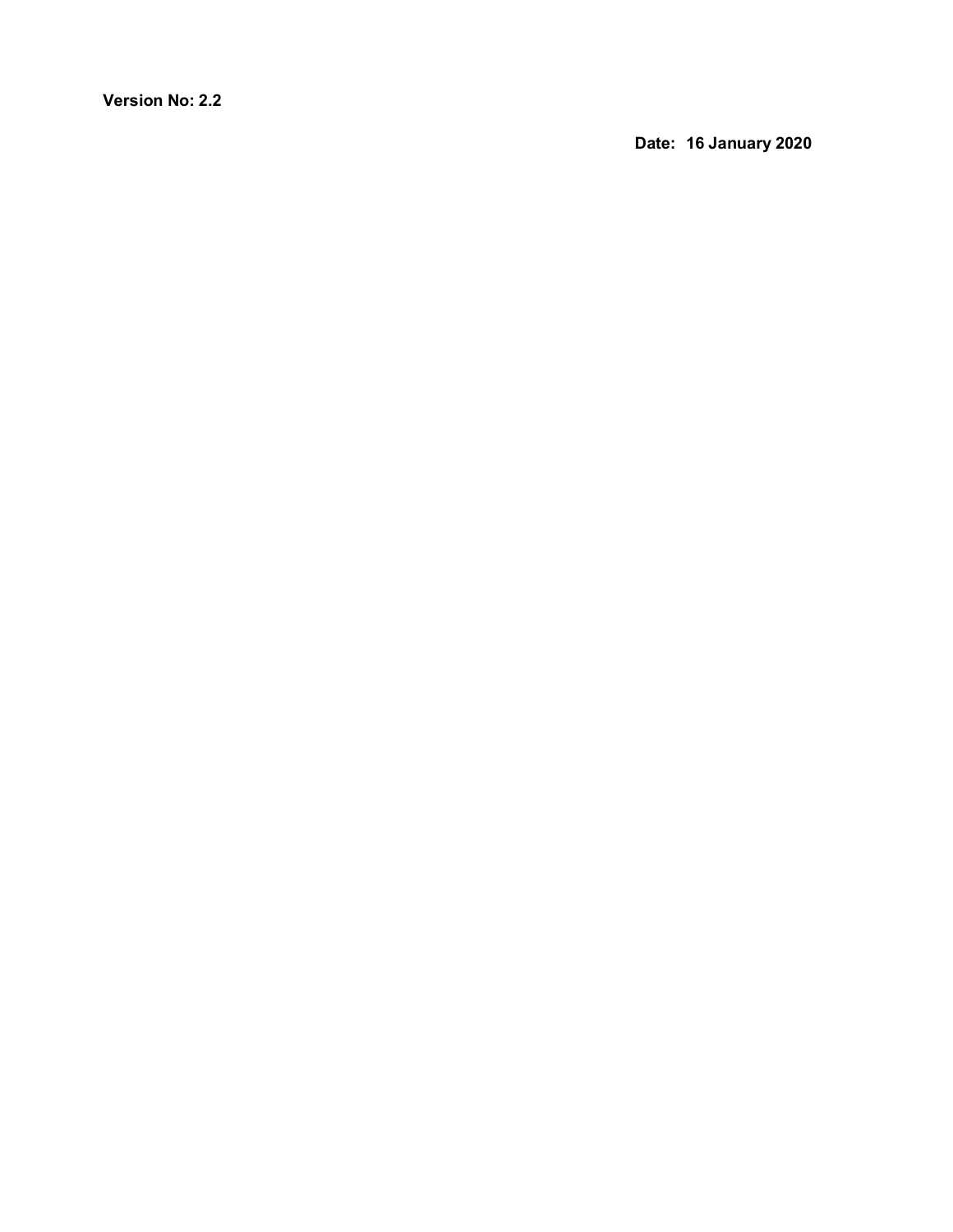**Resources**

**Strategy** 

# **Data quality policy**

Altogether better

 $\overline{\phantom{a}}$ 

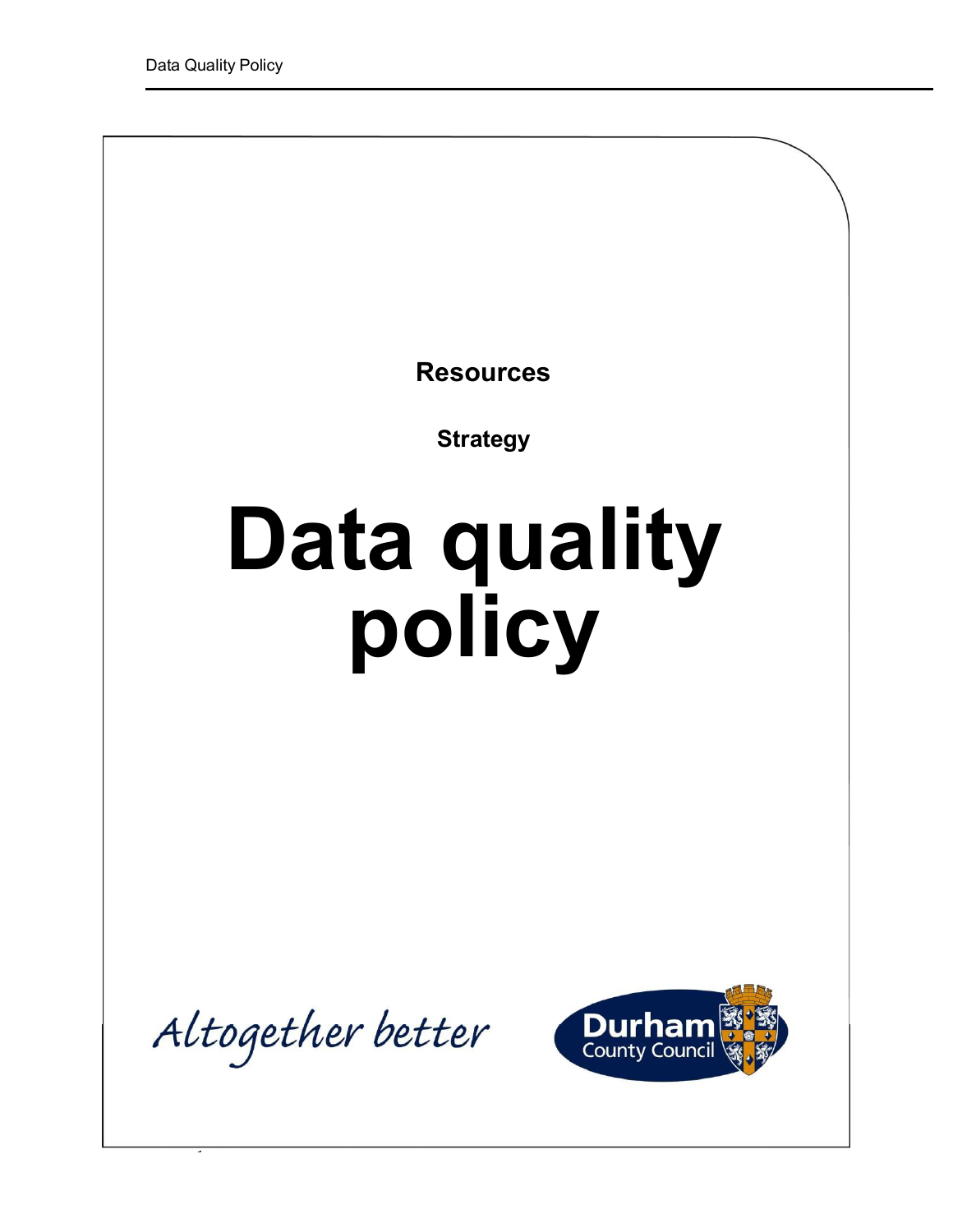Details:

| -------           |                      |                      |
|-------------------|----------------------|----------------------|
| Review Frequency: | Date of last review: | Date of next review: |
| Every 3 years     | 16 January 2020      | 31 January 2023      |

| <b>Version</b><br><b>Date</b> | <b>Version ref</b> | <b>Revision</b><br><b>History</b>       | <b>Reviser</b>     | <b>Approved</b>                    | <b>Review</b><br><b>By</b> |
|-------------------------------|--------------------|-----------------------------------------|--------------------|------------------------------------|----------------------------|
| <b>July 2012</b>              | 1                  | Final                                   | <b>Julie Scott</b> | Improvemen<br>t& Planning<br>Group | January<br>2015            |
| January<br>2015               | $\overline{2}$     | No amends<br>required                   | <b>Julie Scott</b> | <b>Julie Scott</b>                 | January<br>2018            |
| January<br>2017               | 2.1                | Transferred<br>to corporate<br>template | <b>Julie Scott</b> | <b>Julie Scott</b>                 | January<br>2018            |
| January<br>2020               | 2.2                | Service and<br>Team<br>updated          | Debra<br>Kitching  | Debra<br>Kitchin<br>g              | January<br>2023            |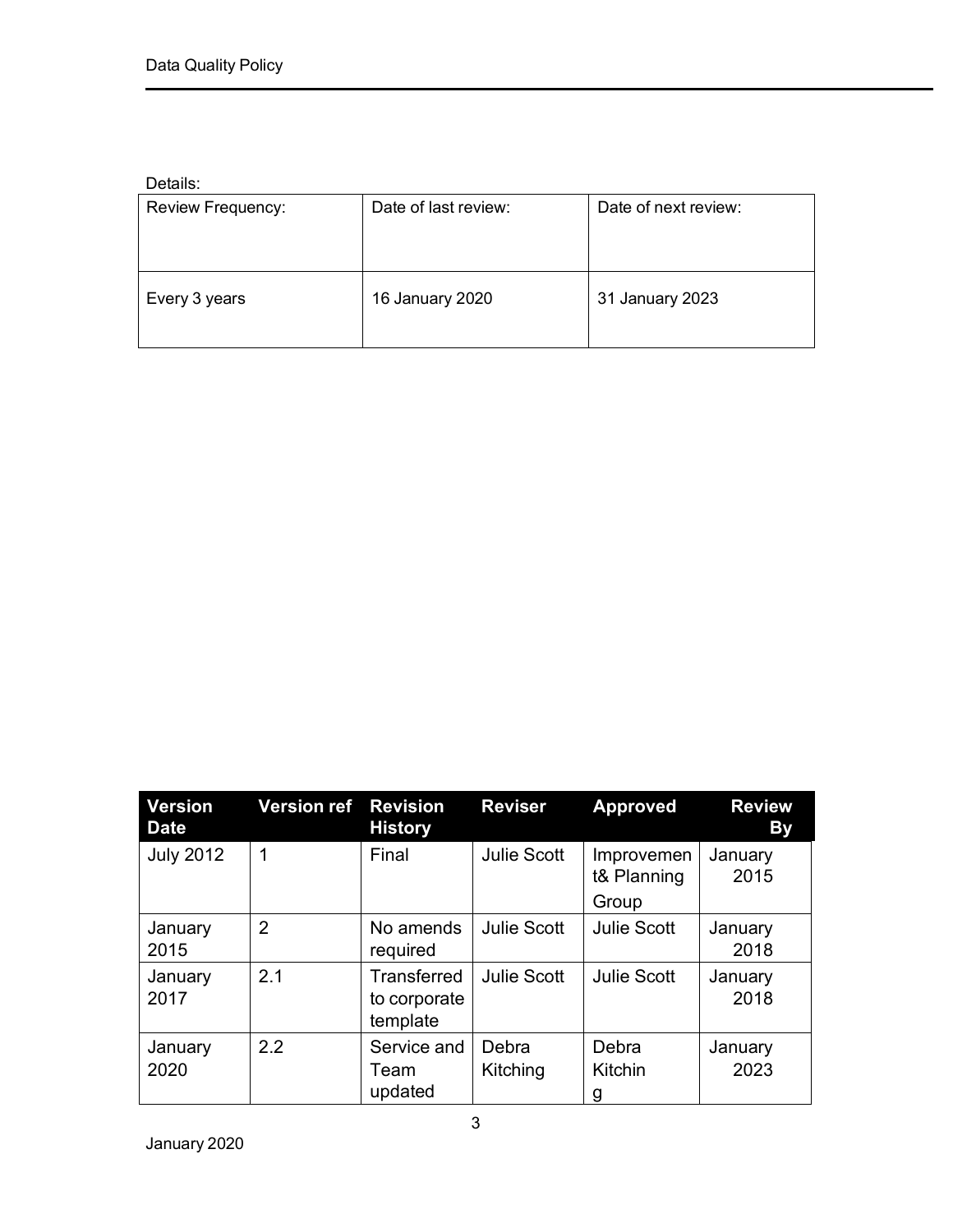## **Contents**

## <span id="page-3-0"></span>**Contents**

#### <span id="page-3-1"></span>**Summary/Introduction**

- 1. **Durham County Council is committed to high standards of data quality. Every care will be taken to ensure that the data and information used to support decision making is accurate, valid, reliable, timely, relevant and complete in line with the corporate data quality policy.**
- 2. The council recognises the importance that reliable information has on its ability to deliver and manage services, inform users and improve performance. Good quality, accurate and timely data is essential in the provision of reliable performance and financial information to support decision making at all levels.

#### <span id="page-3-2"></span>**Purpose**

3. The purpose of this policy is to have in place strong arrangements for managing the quality of the data collected and used by both the council and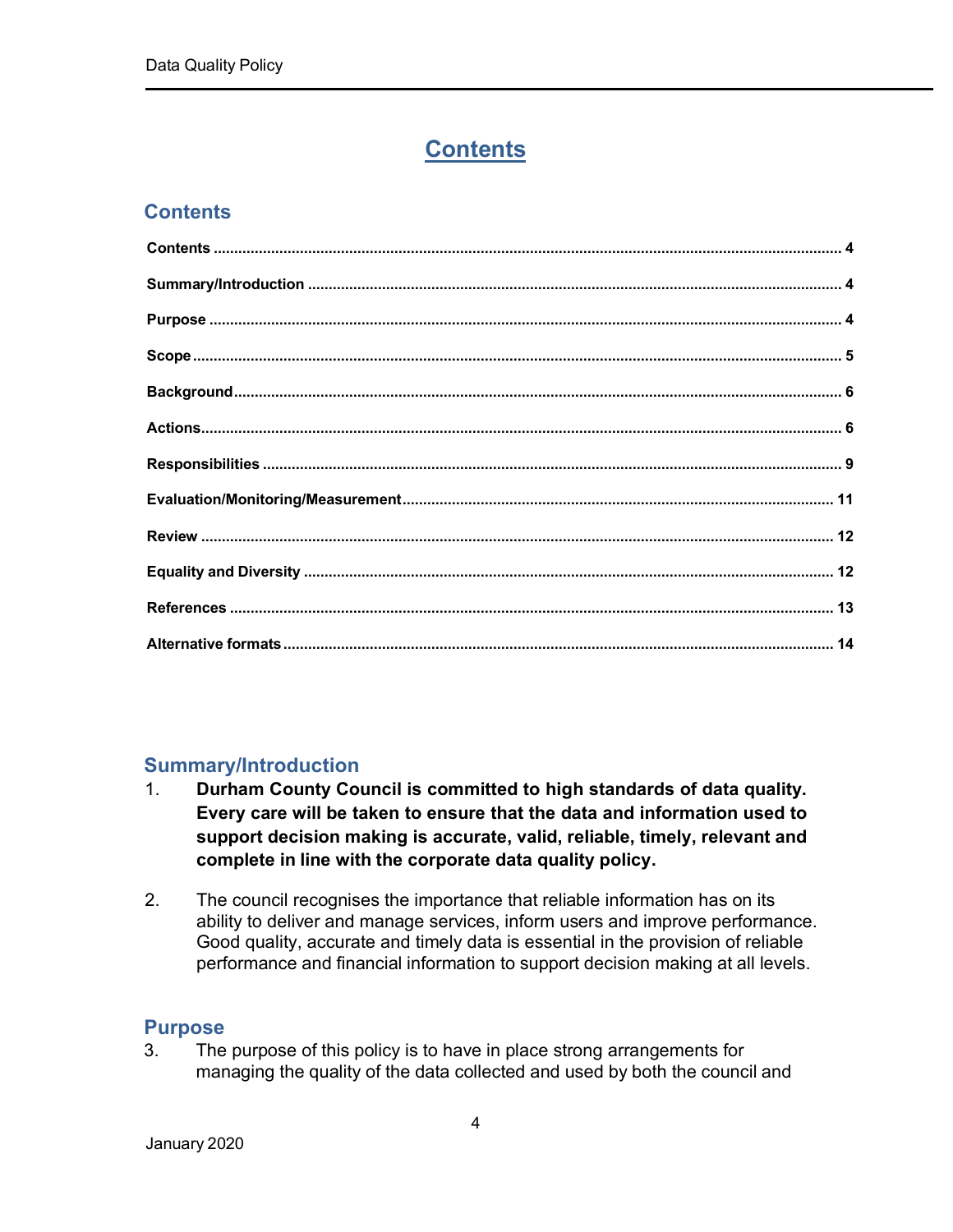its partners. This policy document sets out the council's approach to ensuring that:

- a) information is of high quality, accurate, valid, reliable, timely, relevant and complete;
- b) data quality is fully embedded across all services and is a key consideration in collecting, processing or using data to support decision making.
- 4. By achieving high standards of data quality the council and the partnership will:
	- a) have assurance in the information supplied so that there will be confidence in the decision making processes and strength in the relationship between the partners;
	- b) provide and publish data which is reliable, timely and robust;
	- c) be able to respond effectively to service provision and quality of life issues affecting our communities.

#### <span id="page-4-0"></span>**Scope**

- 5. This policy document provides an overarching, corporate approach to the management of data quality to support decision making. Service specific policies and procedures will flow from this corporate policy, where relevant and necessary, thereby ensuring that all the corporate standards outlined in this policy are maintained across the council.
- 6. This policy supports any data collection including personal information such as contact details held within various major systems across the council.
- 7. This policy applies to managing the quality of data provided from systems:
	- a) Owned and managed by the council e.g. where services are provided directly by Durham County Council.
	- b) Co-owned by the council and managed by a third party delivering services on behalf of Durham County Council e.g. a contractor or arm's length organisation providing local services.
	- c) Owned and managed by partner agencies where data is supplied to Durham County Council as a community leader and lead authority responsible for operating the performance management framework on behalf of the County Durham Partnership.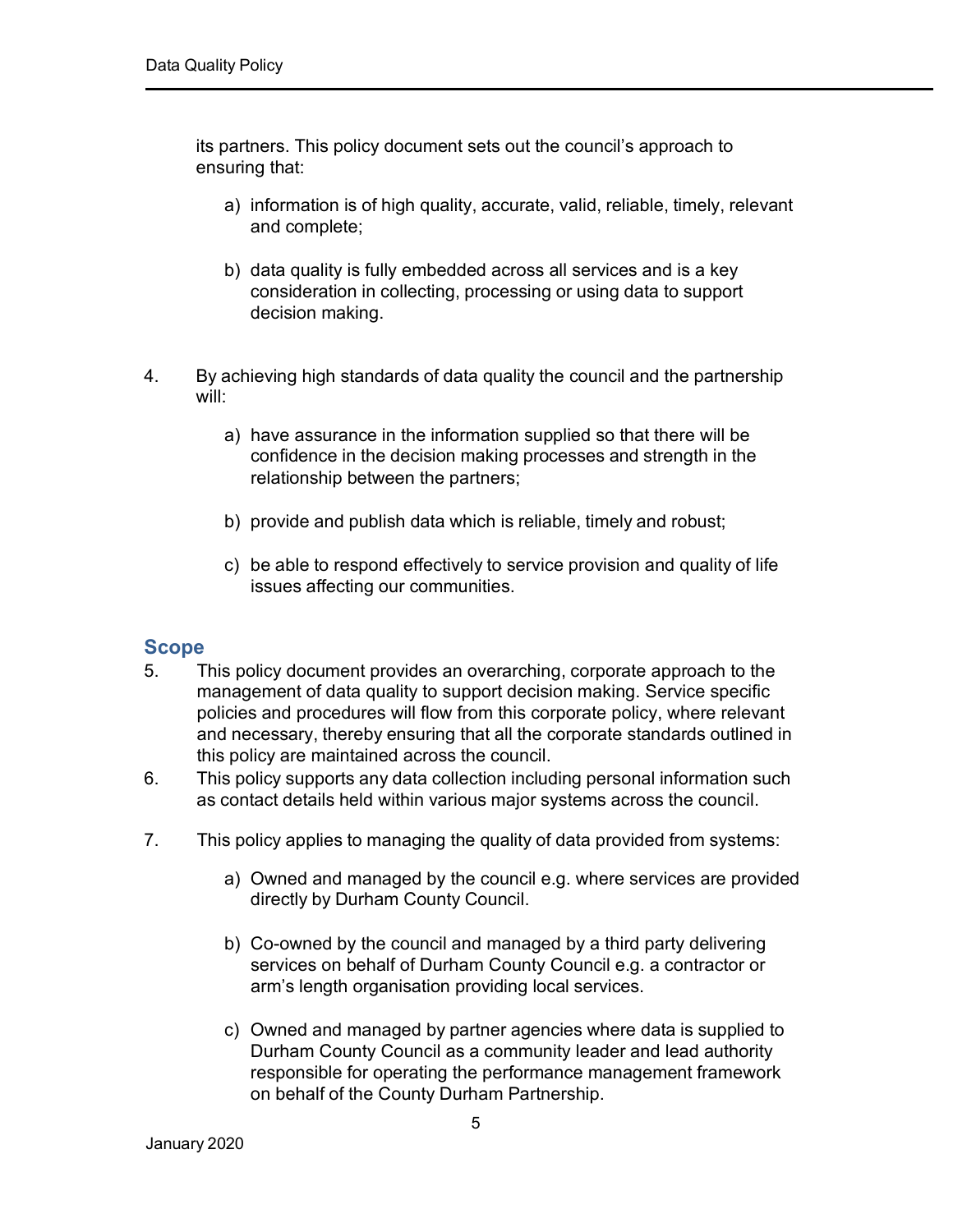(Arrangements to secure data quality for (b) will be through inclusion of relevant clauses in procurement contracts and for (c) through data sharing protocols with key partners.)

8. This policy is largely aimed at officers and members within Durham County Council as it is evidence of how importantly the council treats data quality. It is a document which is available to all stakeholders and will be published on the web site accordingly.

#### <span id="page-5-0"></span>**Background**

- 9. Government departments, inspectors and regulators require information to meet their responsibilities for making judgments about performance and governance. With the abolition of inspection regimes, including removal of the Audit Commission's data quality assessment and assurance, more emphasis is now placed on local arrangements and self-regulation. The weight attached to published data as the basis for reducing the burden of regulation and awarding freedoms and flexibilities has significantly increased the importance and emphasis on the quality of the data being used.
- 10. The availability of good quality data not only applies to the council but also to the County Durham Partnership framework. The quality of information provided by partners is crucial to ensuring that we can evidence improvement in relation to our shared local priorities.
- 11. The council's approach to data quality is informed by a set of standards recommended in 'Improving Information to Support Decision Making: Standards for Better Quality Data' (Audit Commission) and 'Managing Local Performance: A Toolkit for Data Quality' (Local Government Association).
- 12. This document is supported by a Data Quality Toolkit and Guidance for Staff.

#### <span id="page-5-1"></span>**Actions**

- 13. **What makes good quality data?** Producing robust data is an integral part of our operational, performance management, and governance arrangements. The council recognises that there are a number of key characteristics of good quality data.
- 14. The data which we report and make decisions on should be:
	- a) **Accurate**  Data should be sufficiently accurate for its intended purposes. Accuracy is most likely to be secured if data is captured as close to the point of activity as possible. Data should be captured once only, although it may have multiple uses. The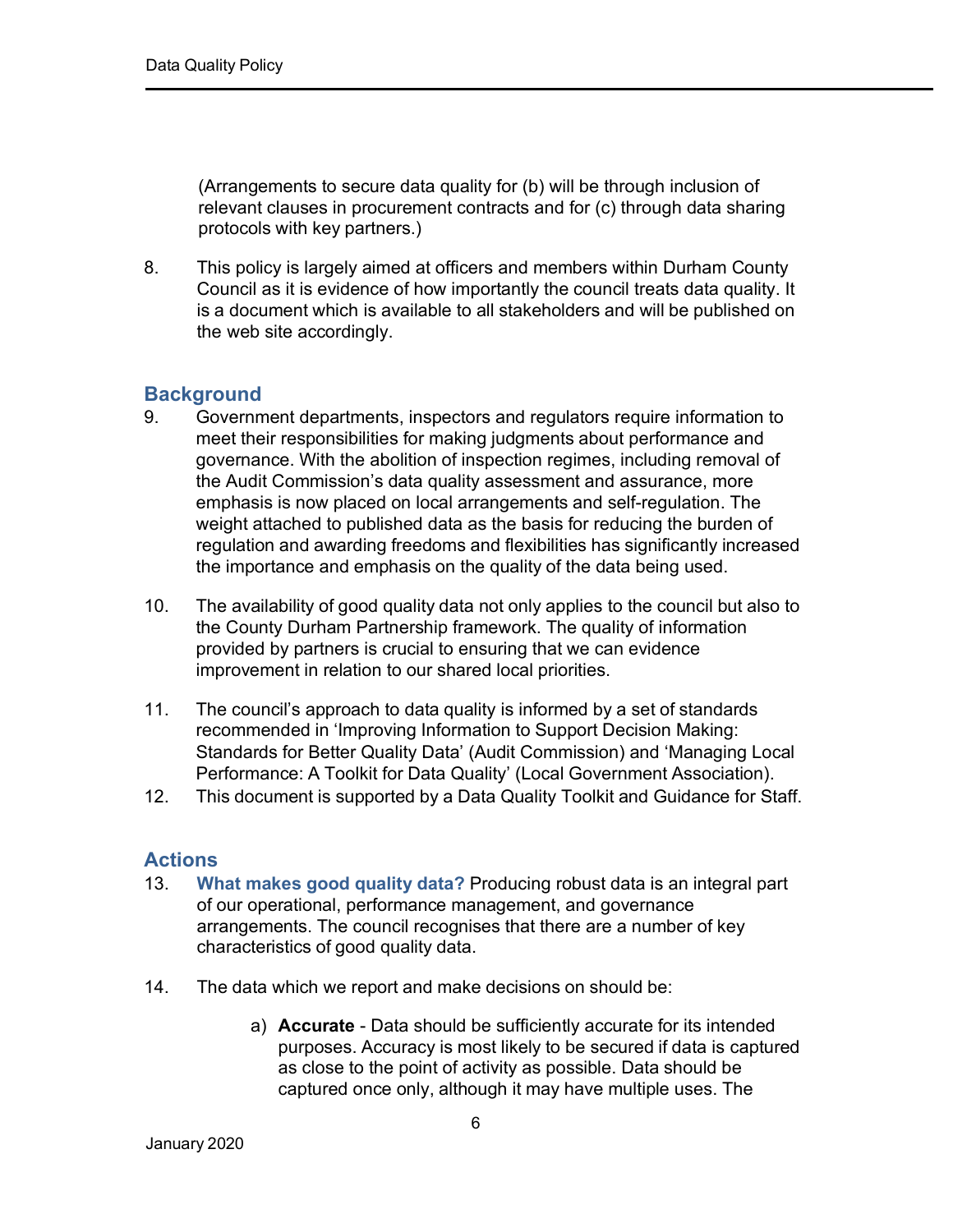importance of the uses for the data must be balanced with the costs and effort of collection. Where compromises have to be made on accuracy, the resulting limitations of the data should be clear.

- b) **Valid**  Data should be recorded in an agreed format and used in compliance with recognised council and national standards. Where proxy data is used to compensate for an absence of actual data, it must be considered how well this data is able to satisfy the intended purpose.
- c) **Reliable** Data should reflect stable and consistent data collection processes across the council.
- d) **Timely**  Data should be available within a reasonable time period, quickly and frequently enough to support information needs.
- e) **Relevant**  Data captured should be relevant to the purposes for which it is used. This entails periodic reviews of requirements to reflect changing needs.
- f) **Complete**  All data should be captured, in accordance with the definitions, or based on the information needs of the council and data collection processes matched to these requirements. Monitoring missing, incomplete, or invalid records can provide an indication of data quality and can also point to problems in the recording of certain data items.
- 15. **Data quality objectives** The council's corporate objectives for data quality define a framework of management arrangements which will assure partners and other stakeholders that the quality of our data is reliable and sustainable.

The council's corporate data quality objectives are to:

- a) ensure arrangements for governance, monitoring and review of data are formalised and an organisational culture that values the quality and reliability of data is fostered
- b) provide a framework of systems, policies and procedures to improve management of data within the organisation and in partnership with others to ensure the highest possible data quality whilst ensuring that resources put into ensuring data quality are proportionate to the benefit gained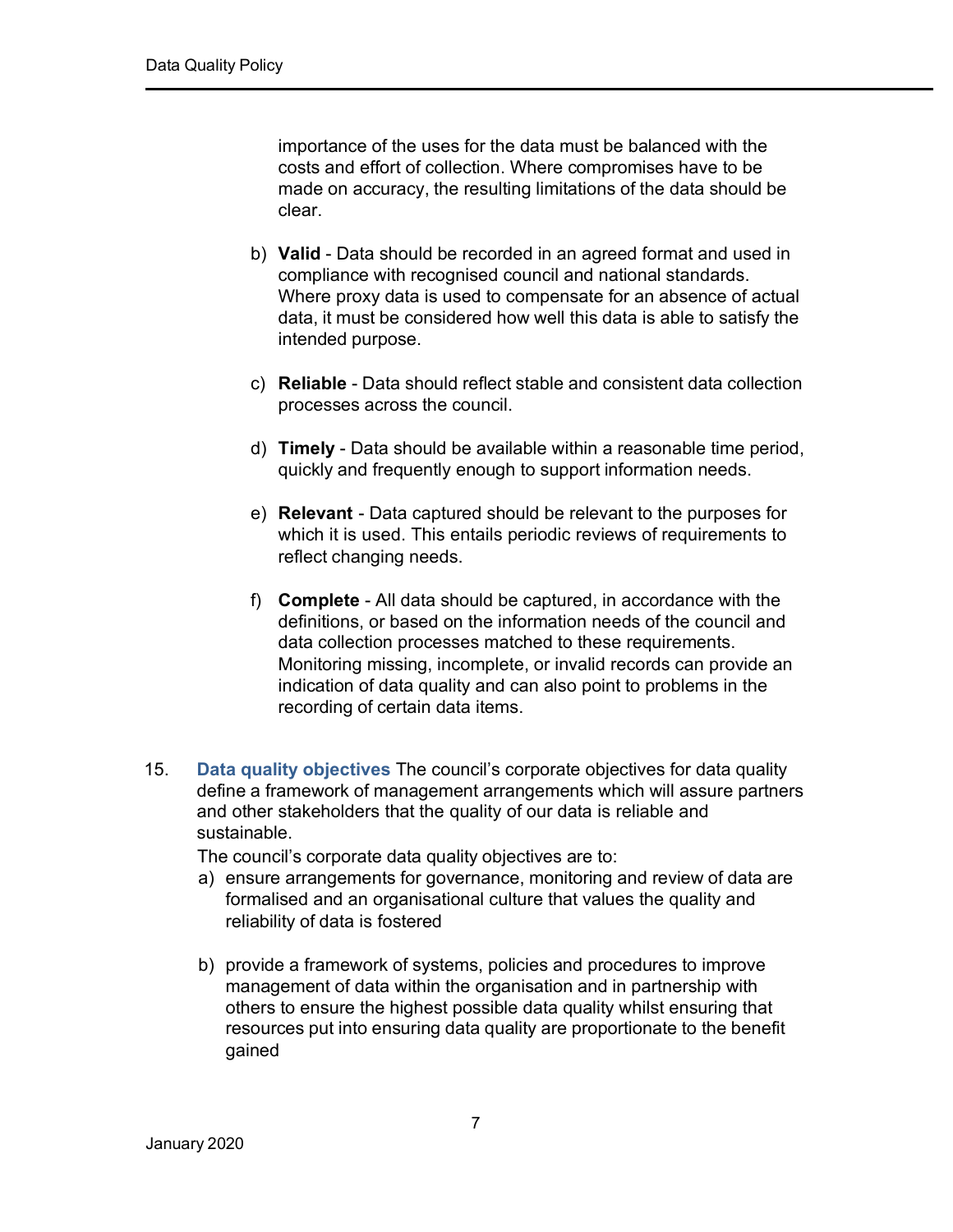- c) provide effective training for our staff and members on expectations in terms of the standards of data quality
- d) ensure that the information processed and used is held securely and confidentially in accordance with the law, including the Data Protection Act and Freedom of Information Act
- e) ensure that published information is accessible, timely, valid and accurate.
- 16. **Data quality standards** The council is committed to collecting and processing data according to national, or where these are not available, locally defined standards. A formal set of quality requirements will be applied to all data which is used by the council, shared externally, or provided by a third-party organisation. Achieving these standards will satisfy ourselves and our stakeholders that the data is sound and that it can be used with confidence.
- 17. **Systems and processes** The council will ensure that appropriate systems are in place for the collection, recording, analysis and reporting of data. The council recognises the importance of these systems operating on a right first time principle. The council will effectively consult with staff and partners when developing or implementing new information systems.
- 18. The council will use the principle of 'collect once and use numerous times' (COUNT) to underpin data collection and storage.
- 19. **Data Security** The council will ensure that data is stored in a secure environment with appropriate security and system backups for all business critical systems. The access and use of data should be appropriate to the data user and comply with relevant legislation (such as the Data Protection Act and the Freedom of Information Act). Systems will be regularly tested to ensure processes are secure. Adequate business continuity plans will be developed and maintained.
- 20. **Partnership Working** Information sharing is crucial to partnership working. It is essential that we have confidence in shared data or data supplied by third parties. The council will ensure that a formal framework for data sharing with partners is put in place. This includes identifying and complying with all

relevant legal, compliance and confidentiality standards. A validation process will be established for all data provided by partners or other third parties.

21. **Data use and Reporting** The council will ensure that data is used appropriately and in the right forum, so that reliable data is at the centre of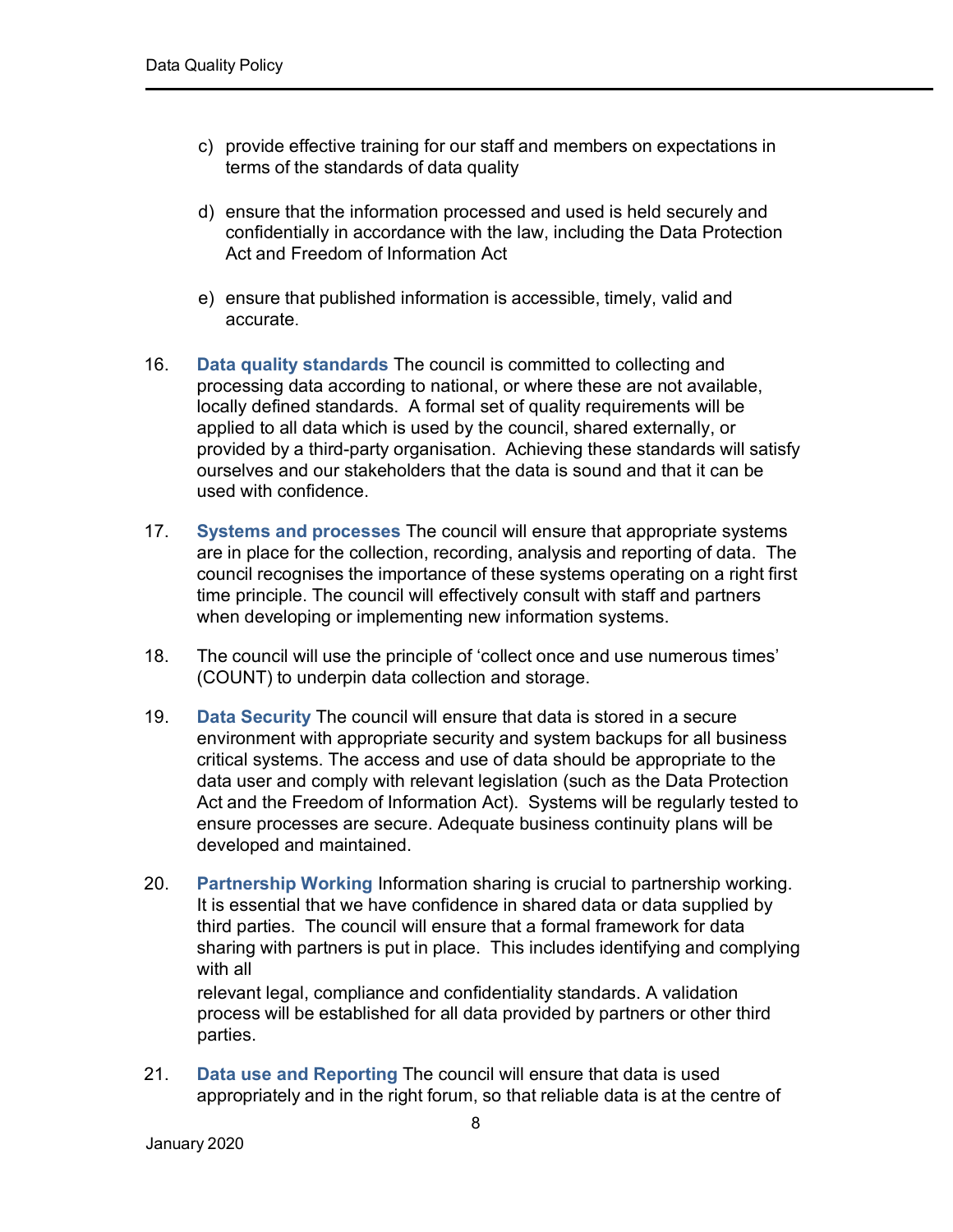decision making. Arrangements will be put in place to ensure that data is also used to manage and improve the delivery of services. Reported information will be made available to staff who produce it to reinforce understanding of the way it is used.

22. **Internal Control and Validation** The council will ensure that it has effective validation procedures in place to ensure the accuracy of data used. Data returns will be supported by a clear and complete audit trail and subject to service, corporate and internal audit verification checks. Any errors discovered during the audit will be corrected within established timescales and any improvement actions will be acted upon in order to continuously improve the council's approach to data quality.

#### <span id="page-8-0"></span>**Responsibilities**

- 23. The council is committed to ensuring that it has the right people with the right skills and knowledge to deliver effective services. This policy applies to all staff within Durham County Council who have a responsibility for data quality. However, it is recognized that where staff are assigned a specific data quality role, that role should be clearly defined and documented. To ensure that data quality is managed effectively and to secure a culture of data quality throughout the council, it is important to provide a clear assignment of responsibility throughout the council as outlined below:
- 24. **Director of Resources** Corporate Management Team lead for data quality with responsibility for formulation of policy and overall review and audit of arrangements.
- 25. **Heads of Service and Tier 4 Performance Managers** Take particular responsibility for data quality and drive improvement within individual teams. This includes raising awareness and ensuring that all staff understand their own area of responsibility in relation to data quality. Responsible for:
	- ensuring that adequate, safe systems are in place, which hold an acceptable standard of information;
	- ensuring that the performance information they provide is accurate, timely and meets relevant guidance;
	- raising awareness of the data quality policy and implementation throughout the service area ensuring that staff responsible for data are aware of the requirements of the data quality policy.
- 26. **Strategy and Information Management Teams** Responsible for:

regularly reviewing and reporting on compliance with the data quality policy and procedures and liaising with the appropriate officers to rectify any non-compliance;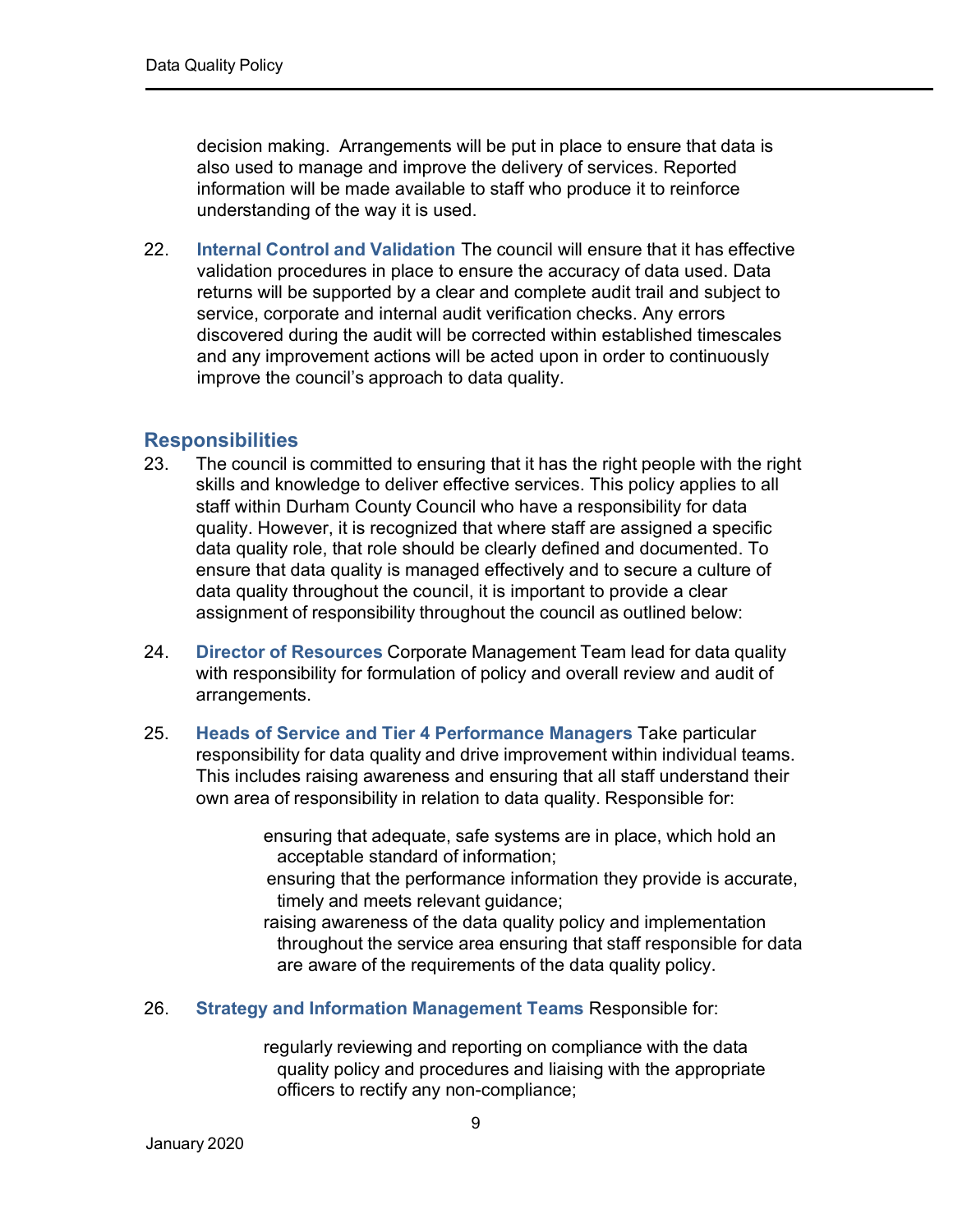establishing and seeking agreement of a corporate set of indicators; maintaining and promoting manual of definitions; providing support and advice to services and developing the

performance management framework to incorporate data quality; promoting the importance of data quality throughout the council and with partners.

27. **Service Teams** Designated officers with specific responsibility for collecting and reporting data within their service grouping. Responsible for:

> co-ordination of definitions with data provider and ensuring systems are in place to collect and report data;

- ensuring that all data collection processes are documented and that there is an appropriate deputy responsible officer in place who understands the process and can maintain the day to day aspects of data collection;
- undertaking review of data accuracy for any medium and high risk data prior to submission;
- carrying out audit checks, establishing systems to validate data quality and reporting back to those who provide data;
- informing Corporate Planning and Performance of any data that are restated or changes to data and/or supporting definitions as they arise.
- 28. **Systems Teams / Data Providers** Designated officers with specific responsibility for management of data and/or systems within their service grouping. Responsible for:

the administration of the data system and ensuring that the data in the system is accurate. It is the responsibility of all staff who input, store, retrieve or otherwise manage data to ensure that it is of the highest quality;

liaising with service performance teams in development and ownership of definitions.

#### 29. **Internal Audit** Responsible for:

providing assurance on the effectiveness of the overall framework for data quality;

providing advice and guidance on establishing data quality controls for new system developments and providing assurance on the effectiveness of data quality controls in existing systems; independently test check data linked to the internal audit review programme to provide assurance that it is accurate.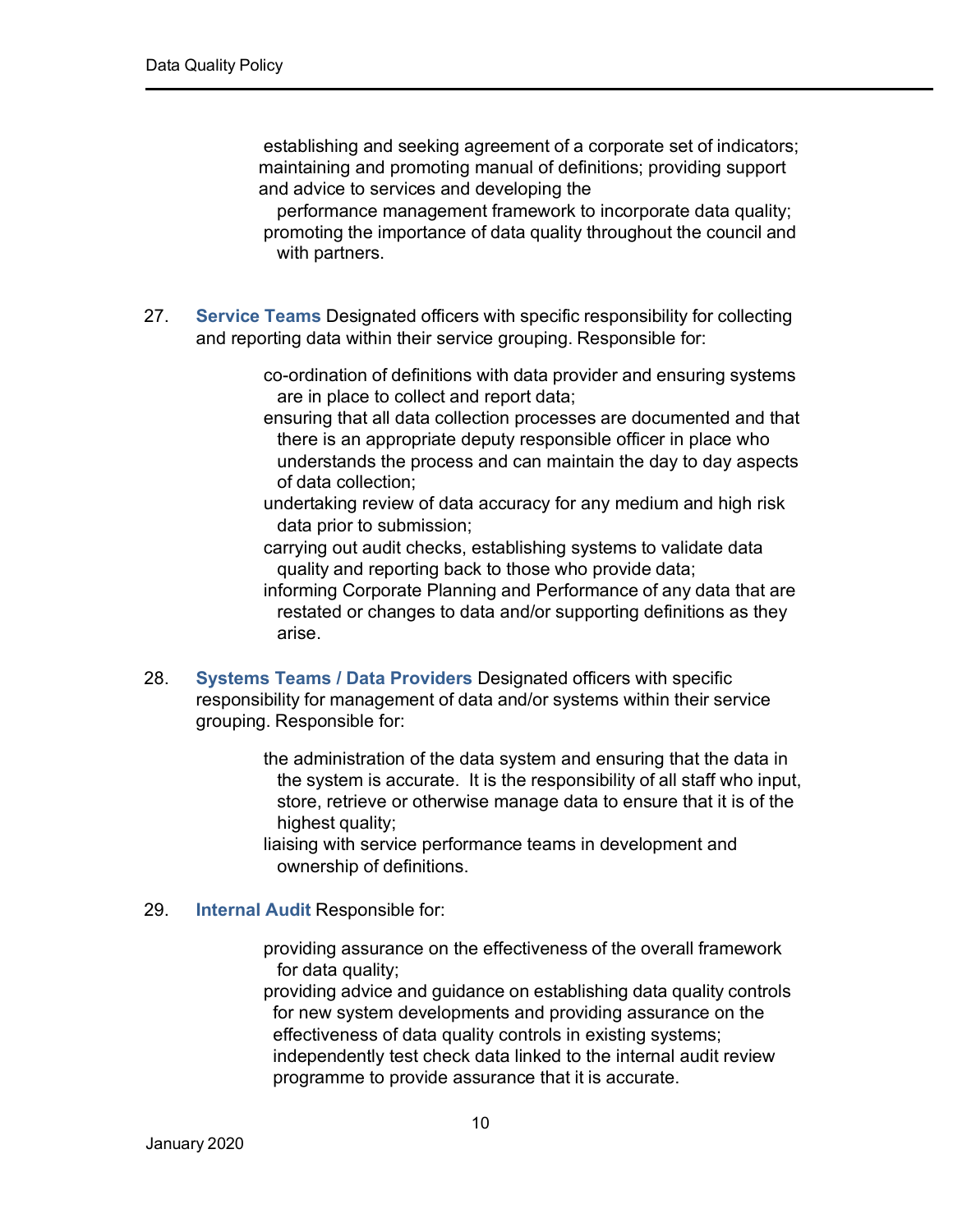#### 30. **All council staff and members**

- Required to adhere to the Data Quality Policy and have a responsibility to ensure that data is handled in a responsible way and that all reasonable efforts are made to ensure the quality of data.
- Training and development of staff and an understanding of the importance of data quality for elected members will underpin the achievement of high levels of data quality. Staff will be supported in their responsibility towards capturing quality data.
- Data sharing issues with partners will be addressed by staff working closely with partners to resolve them. This includes taking reasonable steps in keeping personal data accurate and up to date in line with requirements of the Data Protection Act.
- The commitment to data quality will be clearly communicated throughout the council to re-enforce the message. Policies, procedures and guidance will be developed and updated in association with relevant staff. To ensure this policy is embedded, key actions will be developed, monitored and reviewed.

#### <span id="page-10-0"></span>**Evaluation/Monitoring/Measurement**

- 31. A framework is in place for monitoring and review of data quality and to address the results of data quality reviews.
- 32. Arrangements will be put in place to monitor the quality of data shared between partners whenever new data sharing is required.
- 33. The council will ensure that it adequately manages risk associated with data quality.
- 34. The council will formally report on data quality as follows:
	- a) services will regularly report issues arising from data quality reviews through departmental management teams or managers;
	- b) compliance with the data quality policy and procedures will be reported by corporate performance team to senior management;
	- c) outcomes of internal audit reviews will be shared with relevant officer groups and will be regularly reported to Audit Committee. This process will enable the monitor and review of any previously agreed improvement actions to ensure they have been implemented.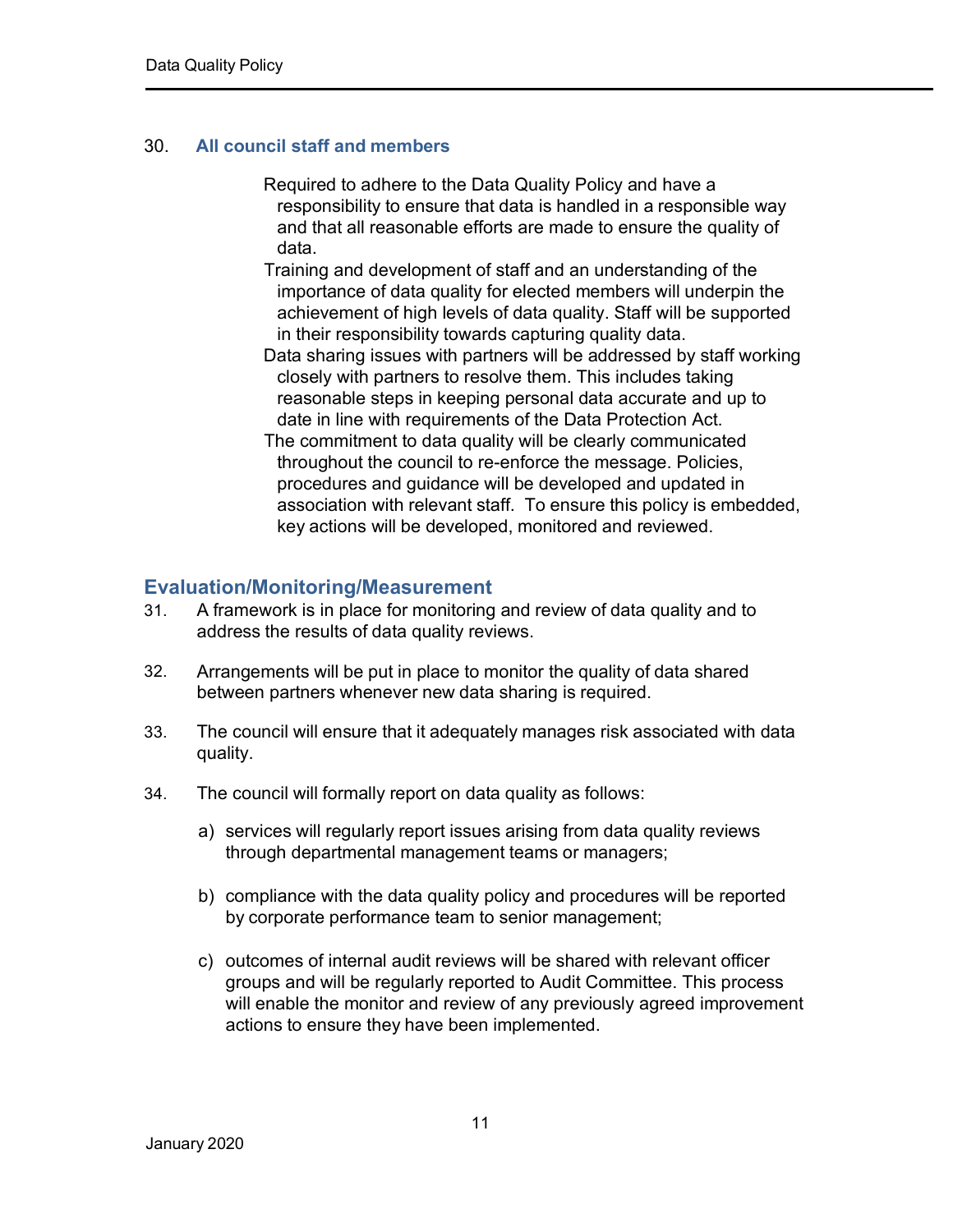- 35. Non-compliance to this policy will be reported to senior management and as necessary to Corporate Management Team. This will be done on an exception basis. Non-compliance with partners will also be pursued and rectified.
- 36. The policy is supported by operational procedures, a toolkit and guidance notes. Procedures for data capture, processing and storage will be reviewed and updated regularly, normally annually. These procedures will include specific arrangements for ensuring data quality at the point of data capture, during the processing of that data, and appropriate data quality checks before data is released.
- 37. Service performance teams will promote policy and procedures and regularly review and report on compliance and be effective in rectifying any noncompliance.
- 38. Compliance with this policy will be reviewed and reported through routine internal audit of the council's systems of internal control and where relevant findings result in a 'Limited' assurance opinion, details will be reported to the council's Audit Committee.
- 39. The council will ensure that arrangements are in place to evaluate the effectiveness and embedding of this policy through:
	- a) regularly reviewing and reporting on compliance with the data quality policy and procedures;
	- b) regularly monitoring any actions that support this document.

#### <span id="page-11-0"></span>**Review**

40. This policy will be formally reviewed at least every three years by the Corporate Planning and Performance Team to ensure that any national or local guidelines, standards or best practice that have been issued and that the council needs to work to, are reflected in a timely manner.

#### <span id="page-11-1"></span>**Equality and Diversity**

41. Durham County Council is committed to promoting equality of opportunity, valuing diversity and ensuring discrimination, harassment or victimisation is not tolerated. Our policy is to treat people fairly, with respect and dignity. We also comply with legal requirements in relation to age, disability, gender, pregnancy and maternity, marriage and civil partnership, gender reassignment, race, religion or belief and sexual orientation.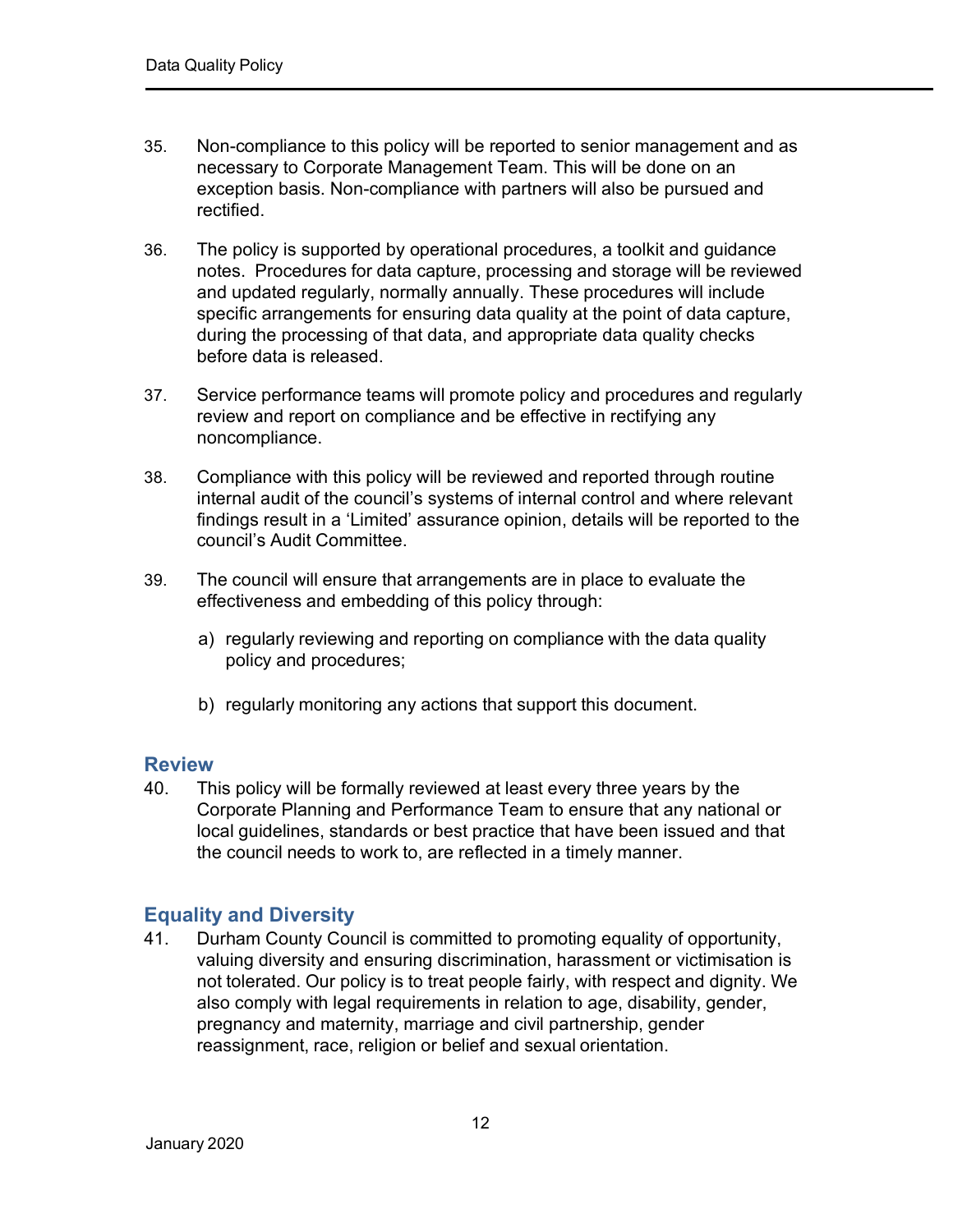### <span id="page-12-0"></span>**References**

- Data Quality Toolkit (Durham County Council)
- Data Quality How to manage your data effectively Staff Guide (Durham County Council)